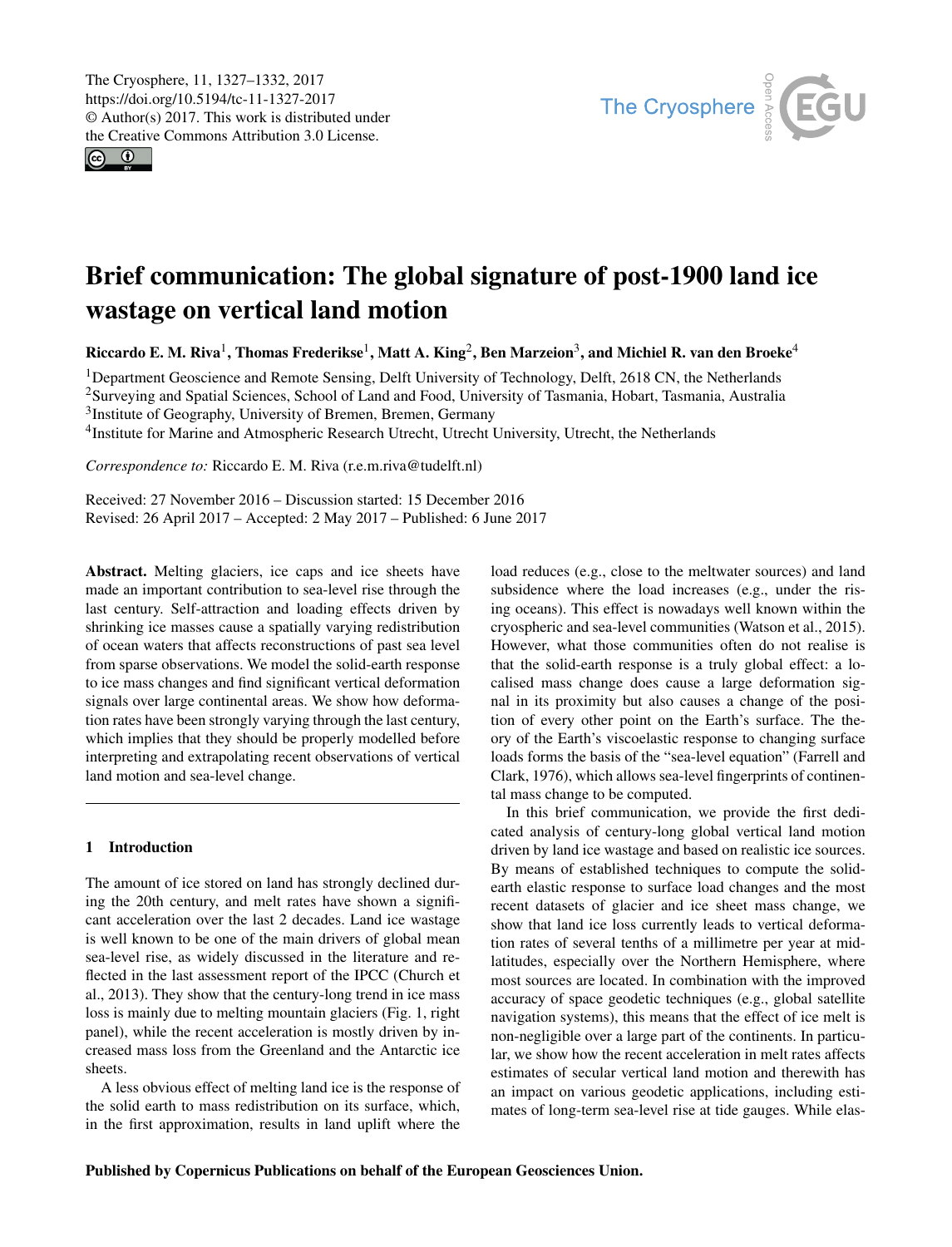

Figure 1. Left: land ice regions considered in this study (red, glaciers; orange, Greenland; blue, Antarctica), with coloured diamonds representing the coastal cities of Fig. 3. Right: global mean sea-level contribution of ice wastage between years 1902 and 2014.

tic deformation of the Earth has been widely considered due to especially atmospheric loading changes, the effects of ice loading changes have been largely ignored, due to the difficulty of an accurate quantification of the melting histories (Santamaria-Gomez and Memin, 2015).

# 2 Datasets and methods

As in Frederikse et al. (2016), we consider yearly mass losses from glaciers and ice caps and the Greenland and Antarctic ice sheets. For glacier mass loss, the recent estimate of Marzeion et al. (2015) is used. For the Greenland ice sheet during the period 1902–1992 we use data from Kjeldsen et al. (2015). Between years 1993 and 2014, we use an input– output approach for both Greenland and Antarctica: input is based on the modelled RACMO2.3 surface mass balance (SMB; Van den Broeke et al., 2016); Greenland ice discharge is also based on van den Broeke et al. (2016). For Antarctica, the ice discharge is parametrised as a constant acceleration of 2.0  $Gtyr^{-2}$ , starting from equilibrium between 1979 and 1992, which gives a good fit with IMBIE estimates (Shepherd et al., 2012). Figure 1 shows the location of the glaciers and ice sheets on which our mass balance estimates are based, together with the equivalent sea-level change of the individual iced regions. The glacier mass loss is regionalised following the regions described in Pfeffer et al. (2014). For both ice sheets, the spatial distribution of the mass change is based on linear trends obtained from GRACE JPL mascon solutions (Watkins et al., 2015), scaled to match the estimated total mass loss (Frederikse et al., 2016). Note that this approach will bias the resulting fingerprints towards post-2002 values (e.g., the signal over the Antarctic Peninsula contains the signature of the glacier acceleration following the 2002 Larsen B Ice Shelf breakup), but with a limited effect on the far-field signal.

We determine the solid-earth elastic response by solving the sea-level equation (Farrell and Clark, 1976) for each load in each year and add them together to obtain the total response, where superimposition is allowed by the linearity of the sea-level equation under the assumption of fixed coastlines. We follow a pseudo-spectral approach (Tamisiea et al., 2010) in the centre of mass of the Earth system (CM),

solved up to spherical harmonic degree 360 for a compressible and spherically layered Earth, including the effect of induced changes in the Earth's rotation. We then estimate a linear trend through the resulting vertical land motion time series, over each time-window under study, by means of ordinary least squares. We have chosen to solve the sea-level equation in the CM frame, since this is the natural reference for sea-level observations (the sea surface at rest follows the geoid, which is centred at the CM).

### 3 Results

Global maps of vertical deformation rates are shown in Fig. 2 for different time spans. In all panels, the largest values are reached at the location of the melt sources, while the far-field negative deformation is shaped by the change in the position of the Earth's rotation axis.

The near-field deformation rates are dominated by the direct effect of the individual melt sources. The maximum uplift rates are reached over Greenland and range from about  $4 \text{ mm yr}^{-1}$  (panel a) to 11 mm yr<sup>-1</sup> (panel d), though the exact values are dependent on the model resolution (0.5◦ ) and on the accuracy of the melt distribution and of the regional mass loss values.

In the far field, here loosely defined as regions located several hundred kilometres away from any region of ice mass loss and characterized by small gradients in vertical deformation rates, maximum uplift rates have increased from less than  $0.6$  mm yr<sup>-1</sup> over the last century to about  $1.0$  mm yr<sup>-1</sup> during the last decade. Larger rates are combined with a southward shift of the 0.4 mm yr−<sup>1</sup> contour, which has moved over North America from south of Hudson Bay to about Washington, D.C., and over Europe from Denmark to northern Italy. During the last decade, most of Australia has been subsiding because of contemporary ice mass change at rates larger than 0.4 mm yr−<sup>1</sup> , consistent with GPS estimates. Interestingly, the far-field deformation pattern in central Asia is not very different through the century, being dominated by the relatively constant effect of glacier mass loss on and around the Tibetan Plateau. The increased deformation rates during the satellite era are highlighted in the bottom panels of Fig. 2, showing the difference between the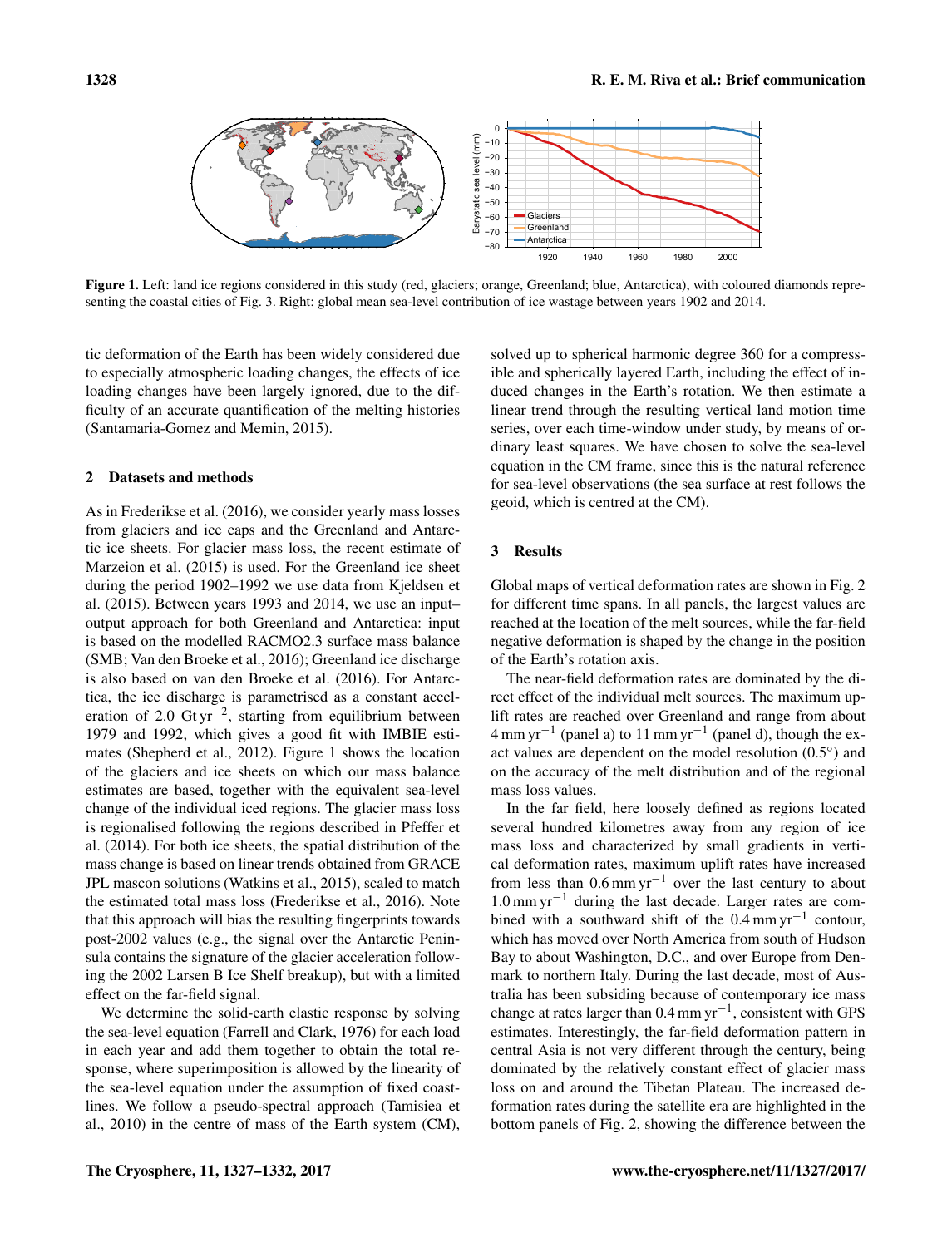

−2.0 −1.6 −1.2 −0.8 −0.4 0.0 0.4 0.8 1.2 1.6 2.0

Figure 2. Maps of average vertical deformation rates over different time spans. (a) Full time span covered by this study; (b) pre-satellite era; (c) the GPS era; (e) the GRACE era; (e) panel (c) minus panel (a); (f) panel (d) minus panel (a).

last decades and the long-term average: as already pointed out about Fig. 1, most of the differences originate from the two ice sheets.

In order to better show the temporal evolution of vertical land motion through the last century, in Fig. 3 we display time series of the signal and of its time derivative for six major cities worldwide. Note that deformation rates were computed after using a 15-year moving average. We have specifically chosen coastal cities not only because they are representative of the far-field deformation over large portions of the continents, due to the smoothness of the signal, but also because vertical land motion has a direct effect on sea-level change and on tide gauge measurements of that change.

In the course of the 113 years covered by this study, due to continental ice mass loss alone, cities in the Northern Hemisphere have accumulated several centimetres of uplift (2.8 cm for New York, 3.9 cm for London, 5.0 cm for Seattle), while cities in the Southern Hemisphere have subsided (Rio by 1.0 cm, Sydney by 3.4 cm). At lower latitudes the signal is smaller; e.g. Shanghai has been uplifted by 1.0 cm. These changes are in addition to vertical land motion due to other processes.

The vertical motion has not been constant in time, following temporal variations in ice mass loss rates. In particular, rates were lower at the beginning of the last century and in the 1970s, while a clear acceleration can be seen during the last 20 years, when the ice sheets' contribution has increased (bottom panels of Fig. 2). Interestingly, the recent high rates are not exceptional at all locations, depending on the relative distance from specific glaciers and the two ice sheets. For example, in Seattle rates above  $0.6$  mm yr<sup>-1</sup> were already reached in the 1930s, while in London the recent rates of about  $0.5$  mm yr<sup>-1</sup> are lower than those experienced in the 1930s. The increased contribution of the ice sheets can also lead to a reduction in the local deformation rates; this is the case for Shanghai, which is currently experiencing very little vertical motion associated with ice melt, due to its location on the transition line between uplift driven by northern sources and subsidence enhanced by the small recent mass gain in East Antarctica.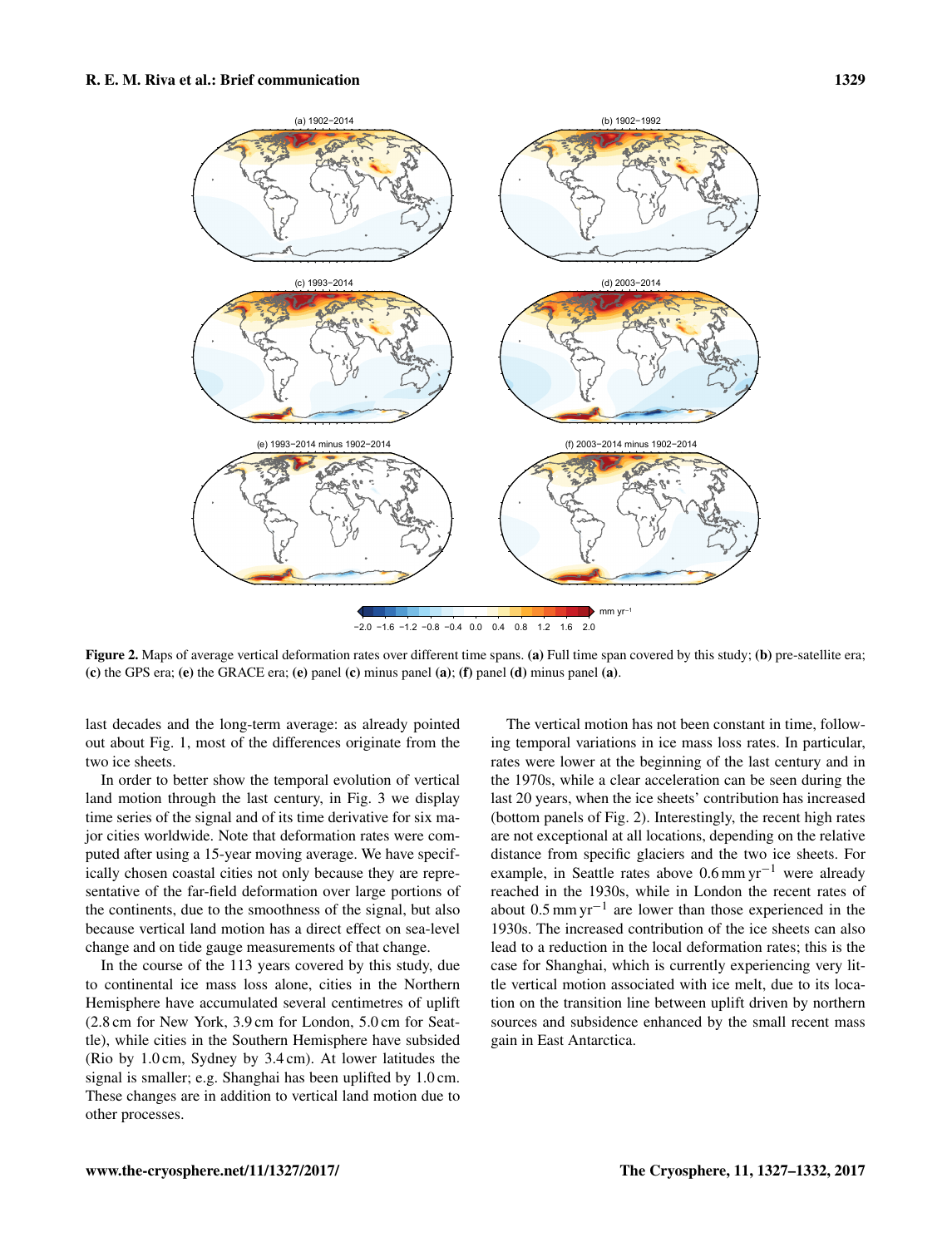

Figure 3. Time series of vertical deformation (left panel) and 15-year average rates (right panel) at selected coastal cities due to global ice mass changes. The locations of the cities are indicated by diamonds in Fig. 1a, following the same colour coding.

# 4 Discussion

Long-term vertical land motion in the near-field is dominated by the effect of ice loss, which allows geodetic observations to be used to quantify ice mass change (e.g., Bevis et al., 2012) or to separate the effect of present-day mass loss from the signature of glacial isostatic adjustment (GIA) (e.g., Kahn et al., 2016).

In the far field, several competing processes can lead to interannual vertical deformation rates at the millimetre-peryear level. For this reason, geodetic observations are usually corrected for the effect of a number of loading processes related to water mass redistribution, such as changes in atmospheric pressure, land hydrology and ocean mass (Santamaria-Gomez and Memin, 2015). This approach is problematic when studying the effect of climate change, since current models of the water cycle are not accurate in terms of interannual and secular variations, which are orders of magnitude smaller than those driven by the seasonal cycle.

The remaining signal is usually attributed to geodynamic processes (e.g., GIA, earthquakes, volcanoes, landslides) or to local effects, either of natural (e.g., ground compaction, sediment transport) or of anthropogenic origin (e.g., groundwater and hydrocarbons extraction, dam building). Of all those processes, only GIA (e.g., Peltier et al., 2015) and coseismic deformation (Melini et al., 2004) can currently be modelled globally, albeit with large uncertainties. While Earth rotational effects are modelled in geodetic data analysis, those are entirely limited to quasi-annual variations (King and Watson, 2014), meaning that the decadal and secular signals contributing to vertical land motion as identified in this study are not considered.

The general approach in sea-level studies until the early 2000s was to neglect any non-GIA signal, meaning that sealevel estimates based on tide gauges were potentially biased by several tenths of a millimetre per year, as recently discussed by Hamlington et al. (2016). More recently, estimates of vertical land motion have been obtained by the combination of observations from satellite altimetry and tide gauges (Nerem and Mitchum, 2002) or by direct observations by means of GPS (e.g., Santamaría-Gómez et al., 2014; Woppelmann and Marcos, 2016). However, the majority of those approaches are limited by the fact that space geodetic observations are only available beginning in the 1990s, when the effect of ice wastage as considerably larger than during the rest of the 20th century (Fig. 2c vs. Fig. 2b). The assumption of constant rates throughout the century means that significant errors in sea-level reconstructions based on tide gauge records will still be present, even after correcting for vertical land motion as observed by GPS, especially if the observations were collected during the last decade. For example, the dominantly positive rates in the Northern Hemisphere could explain up to a few tenths of a millimetre per year of the hemispheric difference in sea-level rise found by Wöppelmann et al. (2014).

Global vertical land motion is also changing the shape of the ocean basins (Fig. 2), which causes a bias in sea-level change estimates based on satellite altimetry. However, during 1993–2014, this effect is less than  $-0.11$  mm yr<sup>-1</sup> over the global ocean  $(-0.07 \text{ mm yr}^{-1}$  between  $\pm 66^\circ$  latitude), largely within the uncertainty of space-based estimates of global mean sea-level change. Additionally, the vertical land motion discussed in the GPS context could induce an additional bias in altimetry estimates, due to the use of tide gauges to determine altimeter drift (Watson et al., 2015).

It is worth noticing that we have modelled the Earth's elastic deformation but neglected the viscoelastic response of the mantle (Farrell and Clark, 1976; Peltier et al., 2015); however, the far-field signature of relaxation is controlled by viscoelastic relaxation mostly taking place deep in the mantle, which is expected to provide a significant response at timescales much longer than those covered by this study.

Considering the recent improvement in mass loss reconstructions of glaciers and ice caps (Marzeion et al., 2015) and ice sheet (Shepherd et al., 2012), even though the 20thcentury contribution of Antarctica is still poorly understood, we advocate direct modelling of the effect of time-varying ice wastage as a way to improve the accuracy of sea-level change estimates (Frederikse et al., 2016).

#### 5 Conclusions

We have shown how land ice wastage through the last century has caused vertical land motion in the order of several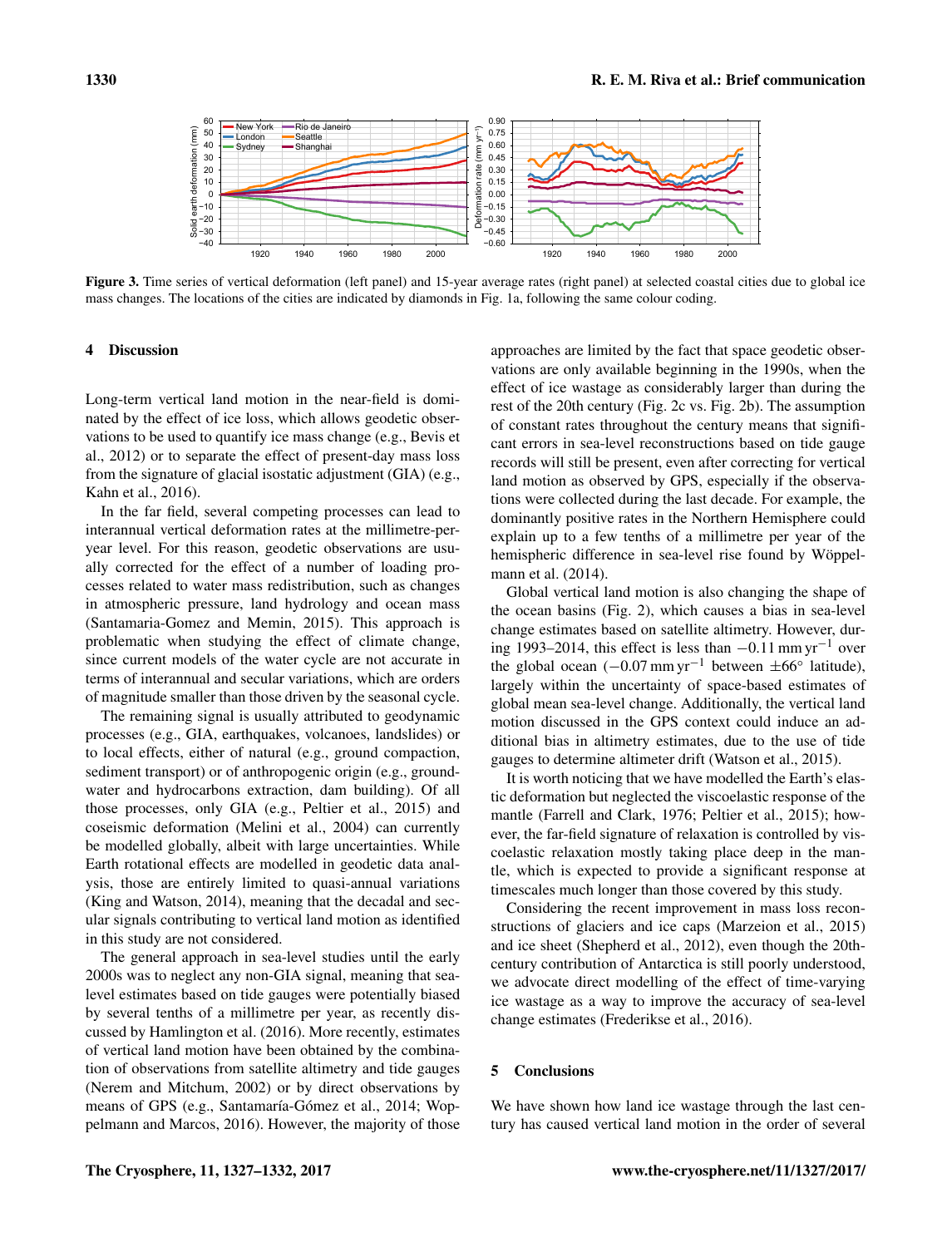#### R. E. M. Riva et al.: Brief communication 1331

tenths of a millimetre per year over large parts of the continents. Deformation rates are highly non-linear and locationdependent, with larger values between 1930 and 1950, minima around 1970 and a clear acceleration during the last 2 decades.

This effect is particularly important in the context of sealevel studies, since several of the longest tide gauge records are at mid-latitudes in the Northern Hemisphere, where the effect of mass loss of Arctic glaciers and the Greenland ice sheet is large, as also discussed by Thompson et al. (2016).

In particular, due to the recent acceleration in land ice mass loss, which represents one of the largest drivers of regional vertical land motion, the estimation of secular rates from GPS observations should account for the effect of glacial mass change.

*Data availability.* The data used to generate Figs. 2 and 3, in the form of NetCDF files containing gridded values of annual vertical deformation, are freely available through the 4TU.Centre for Research Data at https://doi.org[/10.4121/uuid:fb667e7a-52f3-](https://doi.org/10.4121/uuid:fb667e7a-52f3-4876-8cab-ae7a2ddaf0db) [4876-8cab-ae7a2ddaf0db](https://doi.org/10.4121/uuid:fb667e7a-52f3-4876-8cab-ae7a2ddaf0db) (Riva et al., 2017). For the data used to generate Fig. 1, we refer to the original papers.

*Author contributions.* Riccardo E. M. Riva and Thomas Frederikse designed the study. Thomas Frederikse performed the computations and produced the figures. Riccardo E. M. Riva wrote the paper. Matt A. King contributed to the analysis of the results. Ben Marzeion provided glacier mass balance data. Michiel van den Broeke provided ice sheet SMB data. All authors commented on the manuscript.

*Competing interests.* The authors declare that they have no conflict of interest.

*Acknowledgements.* Riccardo E. M. Riva and Thomas Frederikse acknowledge funding from The Netherlands Organisation for Scientific Research (NWO) through VIDI grant no 864.12.012. Matt A. King is a recipient of an Australian Research Council Future Fellowship (project number FT110100207) and supported by the Australian Research Council Special Research Initiative for Antarctic Gateway Partnership (Project ID SR140300001). Michiel van den Broeke acknowledges funding from the Netherlands Polar Programme and the Netherlands Earth System Science Centre (NESSC). We are grateful to Kristian Kjeldsen and Kurt Kjær for sharing Greenland mass loss data.

Edited by: E. Berthier

Reviewed by: A. Santamaría-Gómez and one anonymous referee

#### References

- Bevis, M., Wahr, J., Khan, S. A., Madsen, F. B., Brown, A., Willis, M., Kendrick, E., Knudsen, P., Box, J. E., van Dam, T., and Caccamise, D. J.: Bedrock displacements in Greenland manifest ice mass variations, climate cycles and climate change, Proceedings of the National Academy of Sciences, 109, 11944–11948, 2012.
- Church, J. A., Clark, P. U., Cazenave, A., Gregory, J. M., Jevrejeva, S., Levermann, A., Merrifield, M. A., Milne, G. A., Nerem, R. S., Nunn, P. D., Payne, A. J., Pfeffer, W. T., Stammer, D., and Unnikrishnan, A. S.: Sea Level Change. In: Climate Change 2013: The Physical Science Basis. Contribution of Working Group I to the Fifth Assessment Report of the Intergovernmental Panel on Climate Change, edited by: Stocker, T. F., Qin, D., Plattner, G.- K., Tignor, M., Allen, S. K., Boschung, J., Nauels, A., Xia, Y., Bex, V., and Midgley, P. M., Cambridge University Press, Cambridge, United Kingdom and New York, NY, USA, 2013.
- Farrell, W. E. and Clark, J. A.: On postglacial sea level, Geophys. J. Int., 46, 647–667, 1976.
- Frederikse, T., Riva, R., Slobbe, C., Broerse, T., and Verlaan, M.: Estimating decadal variability in sea level from tide gauge records: An application to the North Sea, J. Geophys. Res.-Oceans, 121, 1529–1545, https://doi.org[/10.1002/2015JC011174,](https://doi.org/10.1002/2015JC011174) 2016.
- Hamlington, B. D., Thompson, P., Hammond, W. C., Blewitt, G., and Ray, R. D.: Assessing the impact of vertical land motion on twentieth century global mean sea level estimates, J. Geophys. Res.-Oceans, 121, 4980–4993, 2016.
- Khan, S. A., Sasgen, I., Bevis, M., van Dam, T., Bamber, J. L., Wahr, J., Willis, M., Kjær, K. H., Wouters, B., Helm, V., and Csatho, B.: Geodetic measurements reveal similarities between post–Last Glacial Maximum and present-day mass loss from the Greenland ice sheet, Sci. Adv., 2, e1600931, https://doi.org[/10.1126/sciadv.1600931,](https://doi.org/10.1126/sciadv.1600931) 2016.
- King, M. A. and Watson, C. S.: Geodetic vertical velocities affected by recent rapid changes in polar motion, Geophys. J. Int., 199, 1161–1165, 2014.
- Kjeldsen, K. K., Korsgaard, N. J., Bjørk, A. A., Khan, S. A., Funder, S., Larsen, N. K., Bamber, J. L., Colgan, W., van den Broeke, M., Siggaard-Andersen, M. L., and Nuth, C.: Spatial and temporal distribution of mass loss from the Greenland Ice Sheet since AD 1900, Nature, 528, 396–400, 2015.
- Marzeion, B., Leclercq, P. W., Cogley, J. G., and Jarosch, A. H.: Brief Communication: Global reconstructions of glacier mass change during the 20th century are consistent, The Cryosphere, 9, 2399–2404, https://doi.org[/10.5194/tc-9-2399-2015,](https://doi.org/10.5194/tc-9-2399-2015) 2015.
- Melini, D., Piersanti, A., Spada, G., Soldati, G., Casarotti, E., and Boschi, E.: Earthquakes and relative sealevel changes, Geophys. Res. Lett., 31, L09601, https://doi.org[/10.1029/2003GL019347,](https://doi.org/10.1029/2003GL019347) 2004.
- Nerem, R. S. and Mitchum, G. T.: Estimates of vertical crustal motion derived from differences of TOPEX/POSEIDON and tide gauge sea level measurements, Geophys. Res. Lett., 29, 1934, https://doi.org[/10.1029/2002GL015037,](https://doi.org/10.1029/2002GL015037) 2002.
- Peltier, W. R., Argus, D. F., and Drummond, R.: Space geodesy constrains ice age terminal deglaciation: The global ICE-6G\_C (VM5a) model, J. Geophys. Res.-Solid Earth, 120, 450–487, 2015.
- Pfeffer, W. T., Arendt, A. A., Bliss, A., Bolch, T., Cogley, J. G., Gardner, A. S., Hagen, J. O., Hock, R., Kaser, G., Kienholz, C.,